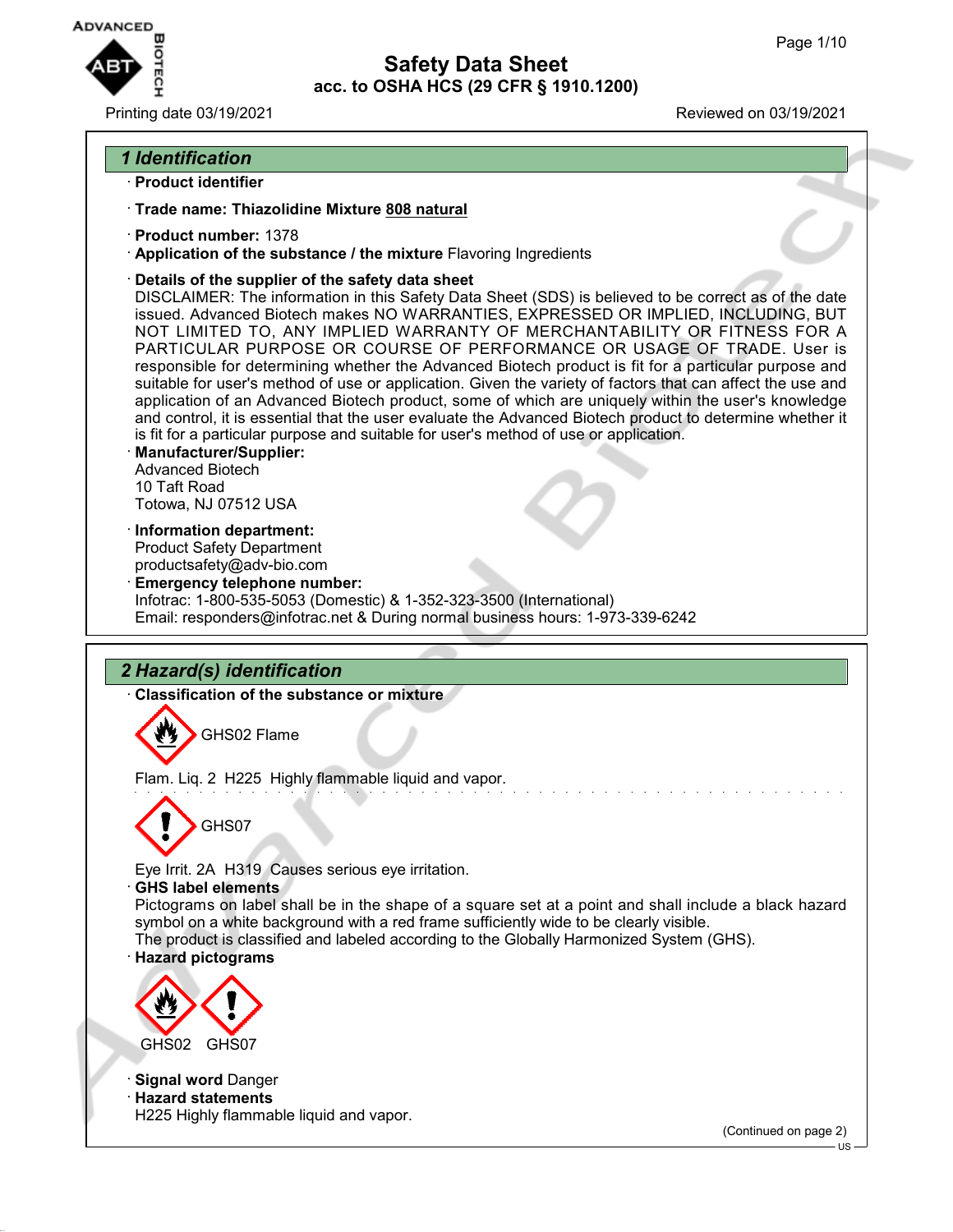

Printing date 03/19/2021 **Printing date 03/19/2021** 



## · **Dangerous components:**

| CAS: 64-17-5      | Ethyl alcohol | $\otimes$ Flam. Liq. 2, H225; $\otimes$ Eye Irrit. 2A, H319 | ≥25-≤100% |
|-------------------|---------------|-------------------------------------------------------------|-----------|
|                   |               |                                                             |           |
| EINECS: 200-578-6 |               |                                                             |           |
|                   |               |                                                             |           |

## *4 First-aid measures*

## · **Description of first aid measures**

- · **General information:** Immediately remove any clothing soiled by the product.
- · **After inhalation:** Supply fresh air; consult doctor in case of complaints.
- · **After skin contact:** Immediately rinse with water.
- · **After eye contact:**
	- Rinse opened eye for several minutes under running water. If symptoms persist, consult a doctor.
- · **After swallowing:** If symptoms persist consult doctor.
- · **Information for doctor:**
- · **Most important symptoms and effects, both acute and delayed**
- No further relevant information available.

(Continued on page 3)

US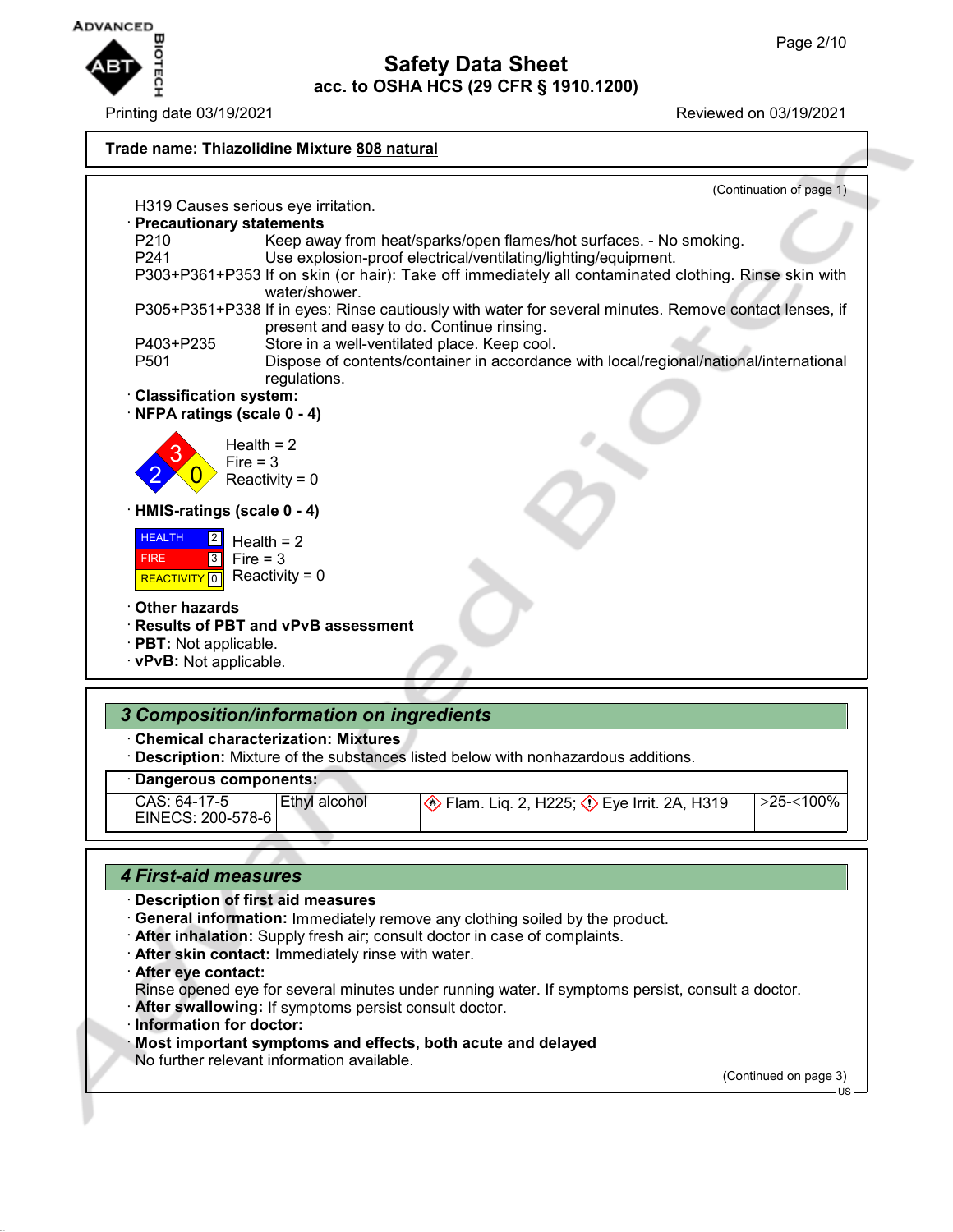

#### Printing date 03/19/2021 **Printing date 03/19/2021**

#### **Trade name: Thiazolidine Mixture 808 natural**

(Continuation of page 2)

#### · **Indication of any immediate medical attention and special treatment needed** No further relevant information available.

## *5 Fire-fighting measures*

- · **Extinguishing media**
- · **Suitable extinguishing agents:**

CO2, extinguishing powder or water spray. Fight larger fires with water spray or alcohol resistant foam. · **For safety reasons unsuitable extinguishing agents:** Water with full jet

- · **Special hazards arising from the substance or mixture** No further relevant information available.
- · **Advice for firefighters**
- · **Protective equipment:** No special measures required.
- · **Additional information**
- Cool endangered receptacles with water spray.

Collect contaminated fire fighting water separately. It must not enter the sewage system.

## *6 Accidental release measures*

- · **Personal precautions, protective equipment and emergency procedures**
- Wear protective equipment. Keep unprotected persons away.
- · **Environmental precautions:** Do not allow to enter sewers/ surface or ground water.

· **Methods and material for containment and cleaning up:** Absorb with liquid-binding material (sand, diatomite, acid binders, universal binders, sawdust). Dispose contaminated material as waste according to item 13. Ensure adequate ventilation.

- **Reference to other sections**
- See Section 7 for information on safe handling.
- See Section 8 for information on personal protection equipment.
- See Section 13 for disposal information.
- · **Protective Action Criteria for Chemicals**

· **PAC-1:**

All components have the value 1,800 ppm.

· **PAC-2:**

All components have the value 3300\* ppm.

· **PAC-3:**

All components have the value 15000\* ppm.

# *7 Handling and storage*

- · **Handling:**
- · **Precautions for safe handling** No special precautions are necessary if used correctly.
- · **Information about protection against explosions and fires:**
- Keep ignition sources away Do not smoke. Protect against electrostatic charges.
- · **Conditions for safe storage, including any incompatibilities**
- · **Storage:**
- · **Requirements to be met by storerooms and receptacles:** Store in a cool location.
- · **Information about storage in one common storage facility:** Not required.

(Continued on page 4)

US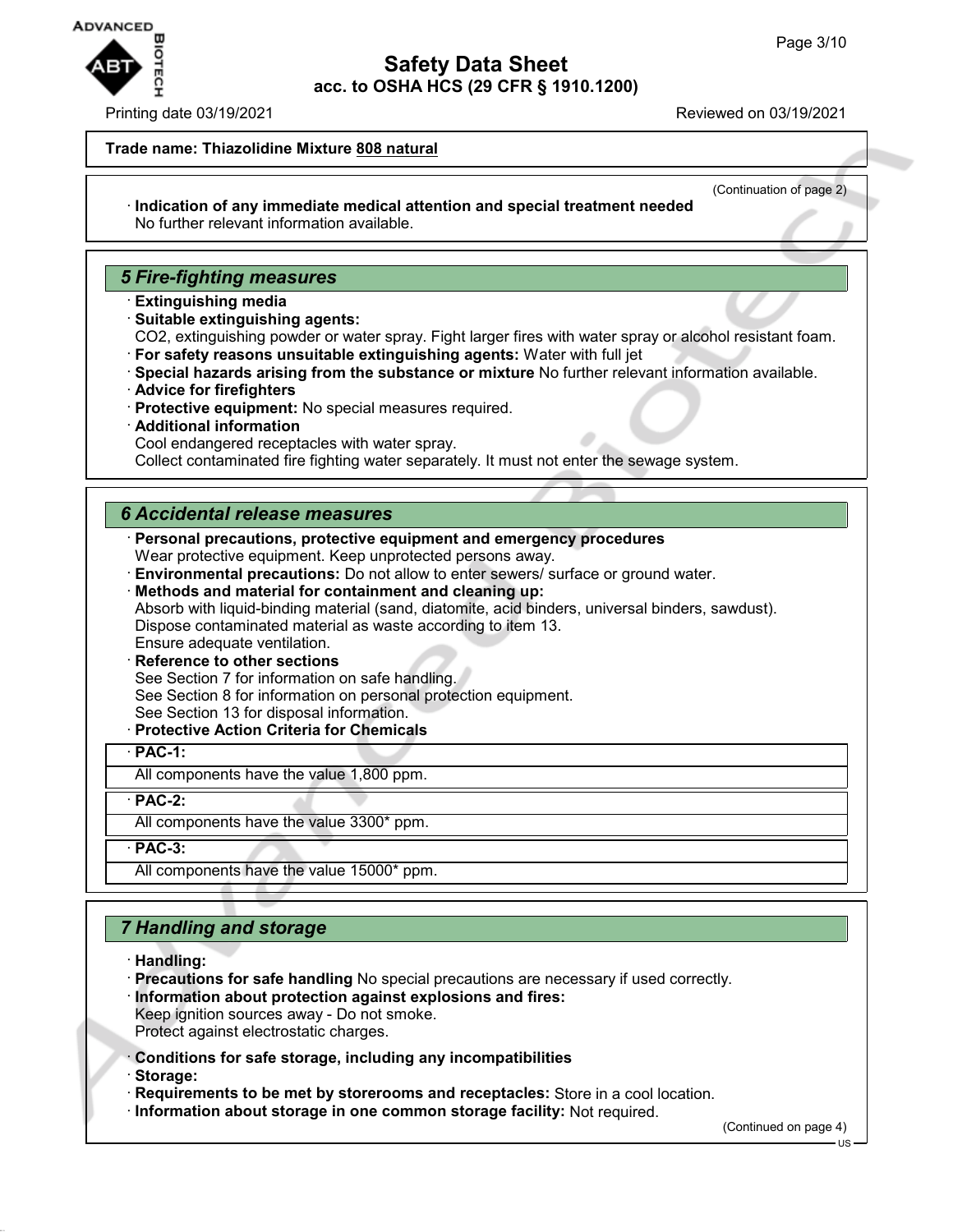

Printing date 03/19/2021 **Printing date 03/19/2021** 

(Continuation of page 3)

#### **Trade name: Thiazolidine Mixture 808 natural**

- · **Further information about storage conditions:**
- Keep receptacle tightly sealed.
- Store in cool, dry conditions in well sealed receptacles.
- · **Specific end use(s)** No further relevant information available.

## *8 Exposure controls/personal protection*

- · **Additional information about design of technical systems:** No further data; see item 7.
- · **Control parameters**

· **Components with limit values that require monitoring at the workplace:**

#### **CAS: 64-17-5 Ethyl alcohol**

PEL Long-term value: 1900 mg/m<sup>3</sup>, 1000 ppm

REL Long-term value: 1900 mg/m<sup>3</sup>, 1000 ppm

TLV Short-term value:  $1880$  mg/m<sup>3</sup>, 1000 ppm

· **Additional information:** The lists that were valid during the creation were used as a basis.

- · **Exposure controls**
- · **Personal protective equipment:**
- · **General protective and hygienic measures:** Keep away from foodstuffs, beverages and feed. Immediately remove all soiled and contaminated clothing. Wash hands before breaks and at the end of work.

Avoid contact with the eyes.

- Avoid contact with the eyes and skin.
- · **Breathing equipment:** Not required.
- · **Protection of hands:**



Protective gloves

The glove material has to be impermeable and resistant to the product/ the substance/ the preparation. Due to missing tests no recommendation to the glove material can be given for the product/ the preparation/ the chemical mixture.

Selection of the glove material should be based on consideration of the penetration times, rates of diffusion and the degradation

· **Material of gloves**

The selection of the suitable gloves does not only depend on the material, but also on further marks of quality and varies from manufacturer to manufacturer. As the product is a preparation of several substances, the resistance of the glove material can not be calculated in advance and has therefore to be checked prior to the application.

### · **Penetration time of glove material**

The exact break through time has to be determined by the manufacturer of the protective gloves and has to be observed.

(Continued on page 5)

US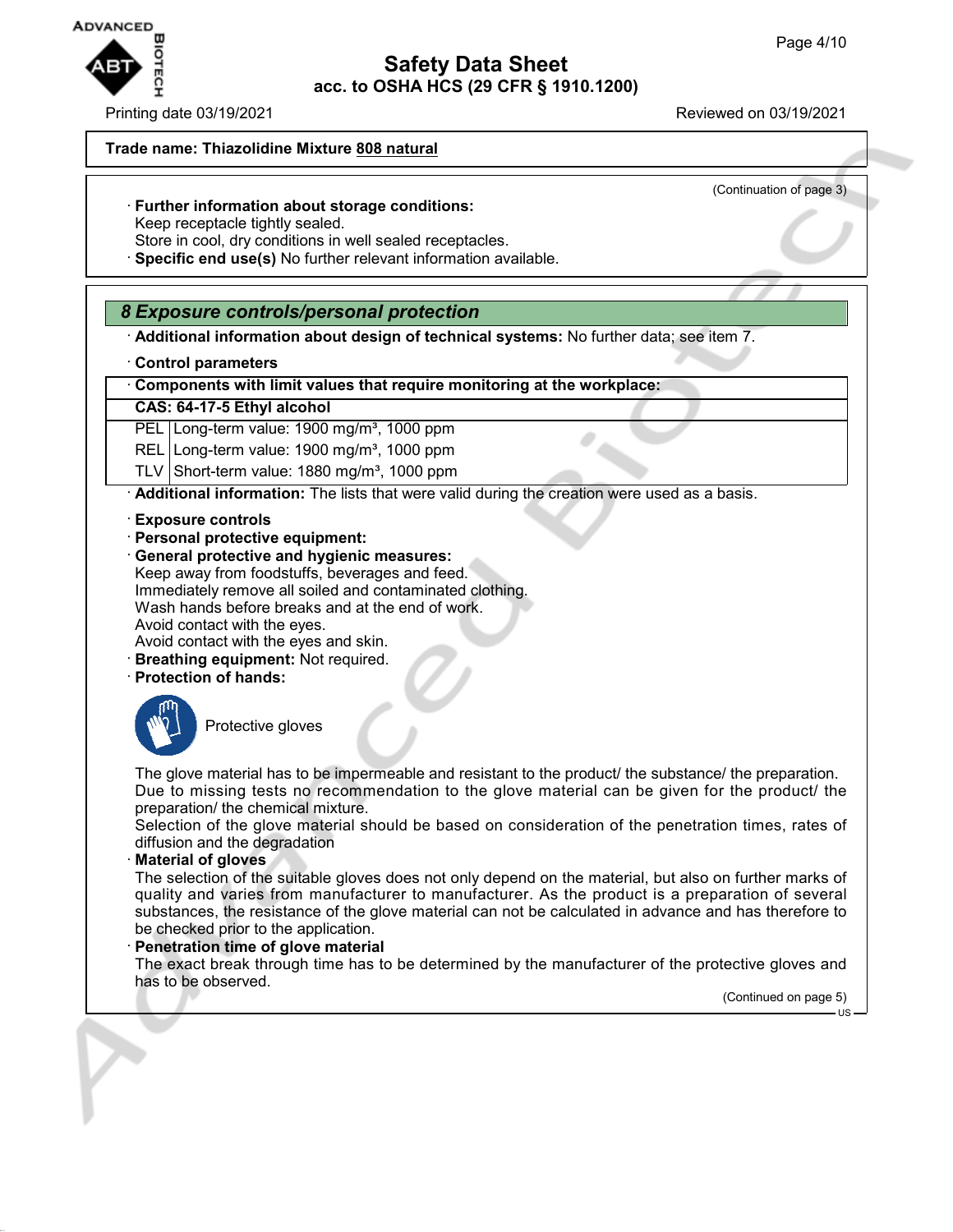

Printing date 03/19/2021 Reviewed on 03/19/2021

# **Trade name: Thiazolidine Mixture 808 natural** (Continuation of page 4) · **Eye protection:** Tightly sealed goggles *9 Physical and chemical properties* · **Information on basic physical and chemical properties** · **General Information** · **Appearance: Form:** Liquid **Color:** Color: **According to product specification** · Odor: **Odor: According to product specification** · Odor threshold: Not determined. · **pH-value:** Not determined. · **Change in condition Melting point/Melting range:** Undetermined. **Boiling point/Boiling range:** Undetermined. · **Flash point:** 9.8 °C (49.6 °F) · **Flammability (solid, gaseous):** Not applicable. · **Ignition temperature:** 425 °C (797 °F) · **Decomposition temperature:** Not determined. · **Auto igniting:** Product is not selfigniting. · **Danger of explosion:** Product is not explosive. However, formation of explosive air/ vapor mixtures are possible. · **Explosion limits: Lower:** 3.5 Vol % **Upper:** 15 Vol % · **Vapor pressure at 20 °C (68 °F):** 59 hPa (44.3 mm Hg) **• Density at 20 °C (68 °F):** 0.875-0.95 g/cm<sup>3</sup> (7.30188-7.92775 lbs/gal) **Product Relative density** Not determined. **Vapor density** Not determined. · **Evaporation rate Not determined.** · **Solubility in / Miscibility with Water:** Not miscible or difficult to mix. · **Partition coefficient (n-octanol/water):** Not determined. · **Viscosity: Dynamic:** Not determined. Kinematic: Not determined. (Continued on page 6)  $H<sub>S</sub>$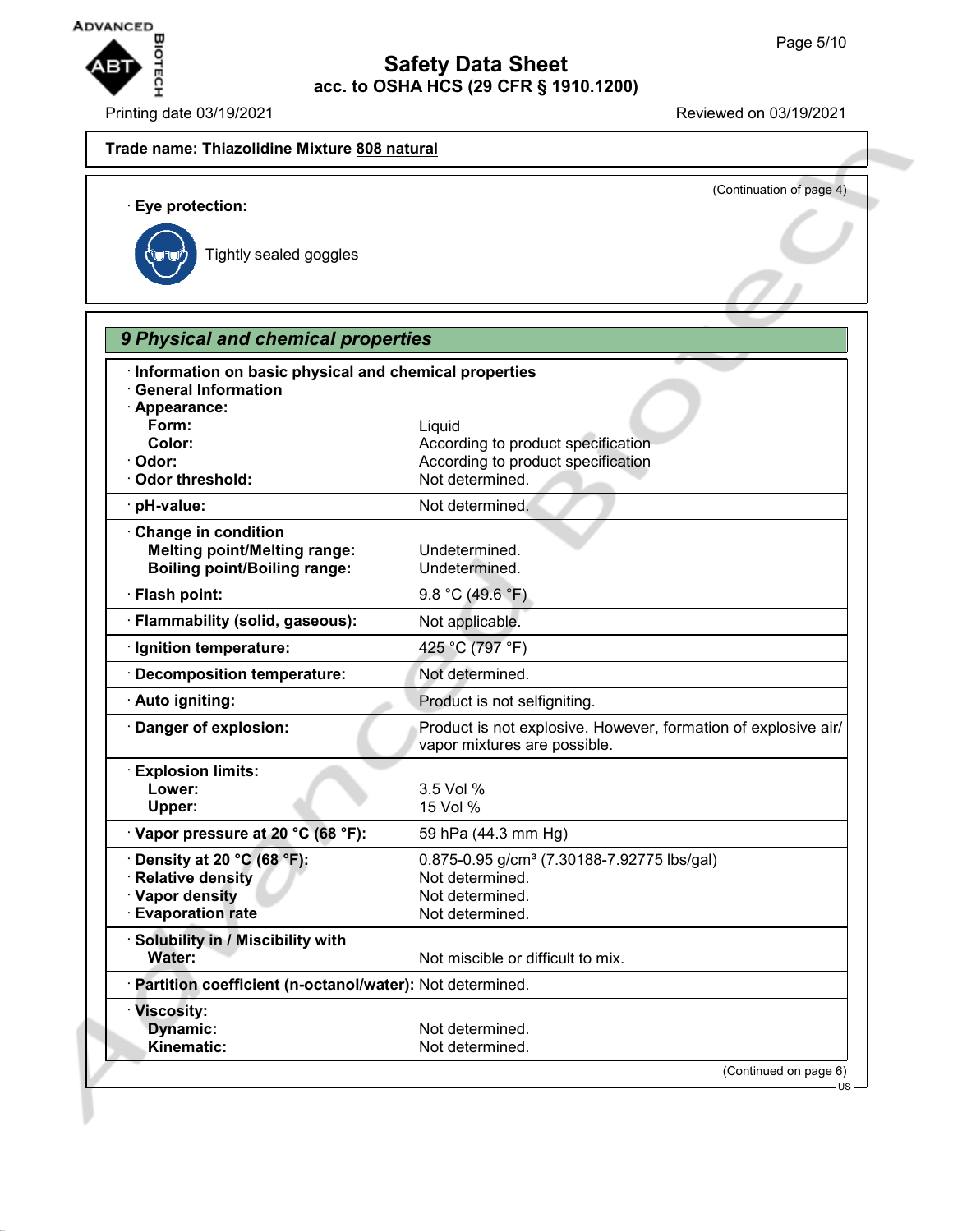

Printing date 03/19/2021 **Printing date 03/19/2021** 

#### **Trade name: Thiazolidine Mixture 808 natural**

|                                                                            |                                                                | (Continuation of page 5) |
|----------------------------------------------------------------------------|----------------------------------------------------------------|--------------------------|
| <b>Solvent content:</b><br><b>Organic solvents:</b><br><b>VOC content:</b> | $30 - 60 \%$<br>$30 - 60 \%$<br>525-570 g/l / 4.38-4.76 lb/gal |                          |
| <b>⋅ Other information</b>                                                 | No further relevant information available.                     |                          |

# *10 Stability and reactivity*

- · **Reactivity** No further relevant information available.
- · **Chemical stability**
- · **Thermal decomposition / conditions to be avoided:** No decomposition if used according to specifications.
- · **Possibility of hazardous reactions** No dangerous reactions known.
- · **Conditions to avoid** No further relevant information available.
- · **Incompatible materials:** No further relevant information available.
- · **Hazardous decomposition products:** No dangerous decomposition products known.

## *11 Toxicological information*

- · **Information on toxicological effects**
- · **Acute toxicity:**

#### · **LD/LC50 values that are relevant for classification:**

#### **CAS: 64-17-5 Ethyl alcohol**

Oral LD50 7,060 mg/kg (rat)

Inhalative  $\lfloor$  LC50/4 h $\rfloor$  20,000 mg/l (rat)

- · **Primary irritant effect:**
- · **on the skin:** No irritant effect.
- · **on the eye:** Irritating effect.
- · **Sensitization:** No sensitizing effects known.
- · **Additional toxicological information:**

The product shows the following dangers according to internally approved calculation methods for preparations:

**Irritant** 

### · **Carcinogenic categories**

· **IARC (International Agency for Research on Cancer)**

All components have the value 1.

### · **NTP (National Toxicology Program)**

None of the ingredients is listed.

## · **OSHA-Ca (Occupational Safety & Health Administration)**

None of the ingredients is listed.

## *12 Ecological information*

· **Toxicity**

· **Aquatic toxicity:** No further relevant information available.

(Continued on page 7)

US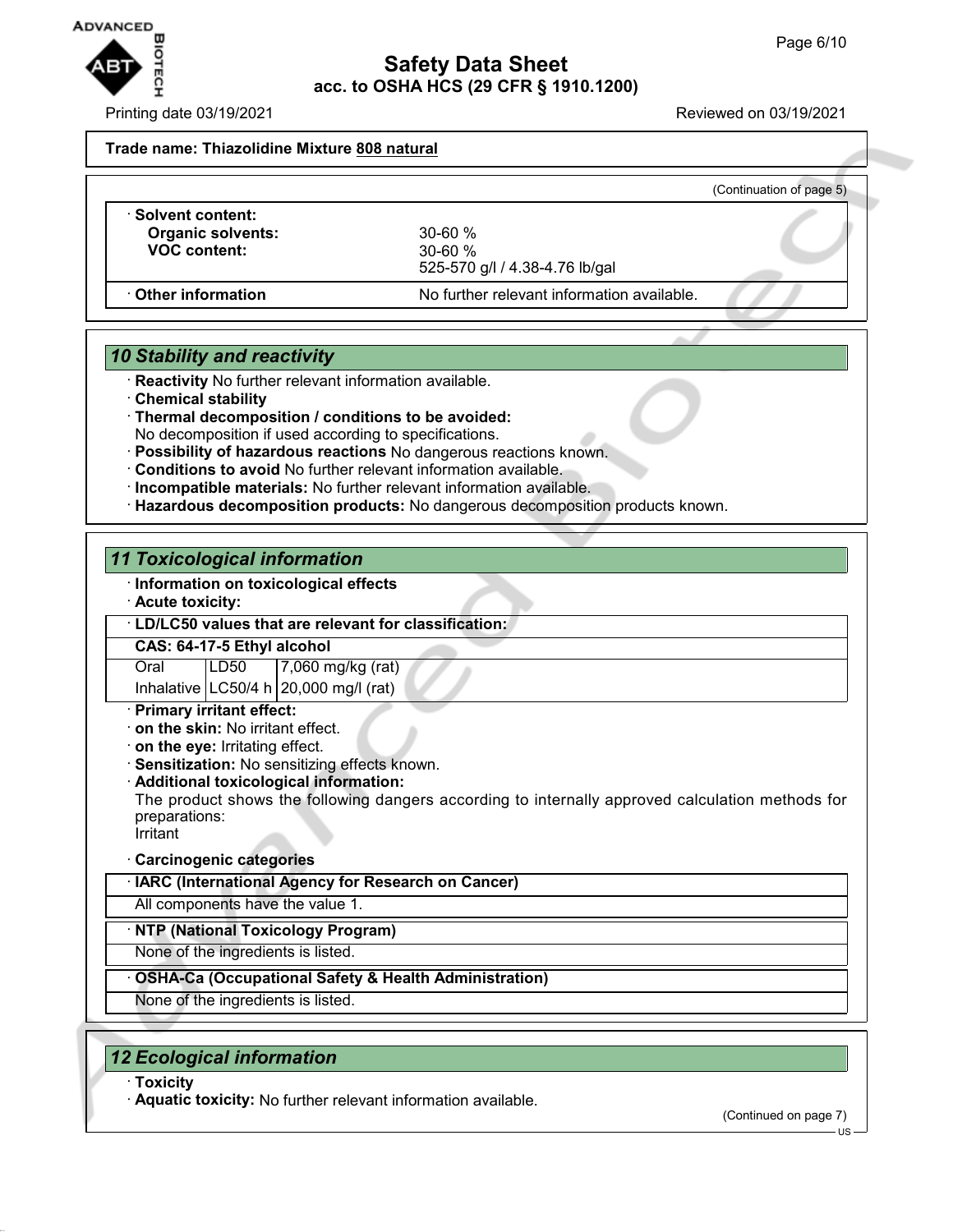

### Printing date 03/19/2021 Reviewed on 03/19/2021

(Continuation of page 6)

#### **Trade name: Thiazolidine Mixture 808 natural**

- · **Persistence and degradability** No further relevant information available.
- · **Behavior in environmental systems:**
- · **Bioaccumulative potential** No further relevant information available.
- · **Mobility in soil** No further relevant information available.
- · **Additional ecological information:**
- · **General notes:**

Water hazard class 1 (Self-assessment): slightly hazardous for water

Do not allow undiluted product or large quantities of it to reach ground water, water course or sewage system.

- · **Results of PBT and vPvB assessment**
- · **PBT:** Not applicable.
- · **vPvB:** Not applicable.
- · **Other adverse effects** No further relevant information available.

## *13 Disposal considerations*

· **Waste treatment methods**

· **Recommendation:**

Must not be disposed of together with household garbage. Do not allow product to reach sewage system.

- · **Uncleaned packagings:**
- · **Recommendation:** Disposal must be made according to official regulations.

| · UN-Number<br>· DOT, IMDG, IATA                         | <b>UN1197</b>                                               |
|----------------------------------------------------------|-------------------------------------------------------------|
| · UN proper shipping name<br>$\cdot$ DOT<br>· IMDG, IATA | Extracts, flavoring, liquid<br>EXTRACTS, FLAVOURING, LIQUID |
| · Transport hazard class(es)                             |                                                             |
| $\cdot$ DOT                                              |                                                             |
|                                                          |                                                             |
| · Class                                                  | 3 Flammable liquids                                         |
| · Label                                                  | 3                                                           |
| · IMDG, IATA                                             |                                                             |
|                                                          |                                                             |
| · Class                                                  | 3 Flammable liquids                                         |
| · Label                                                  | 3                                                           |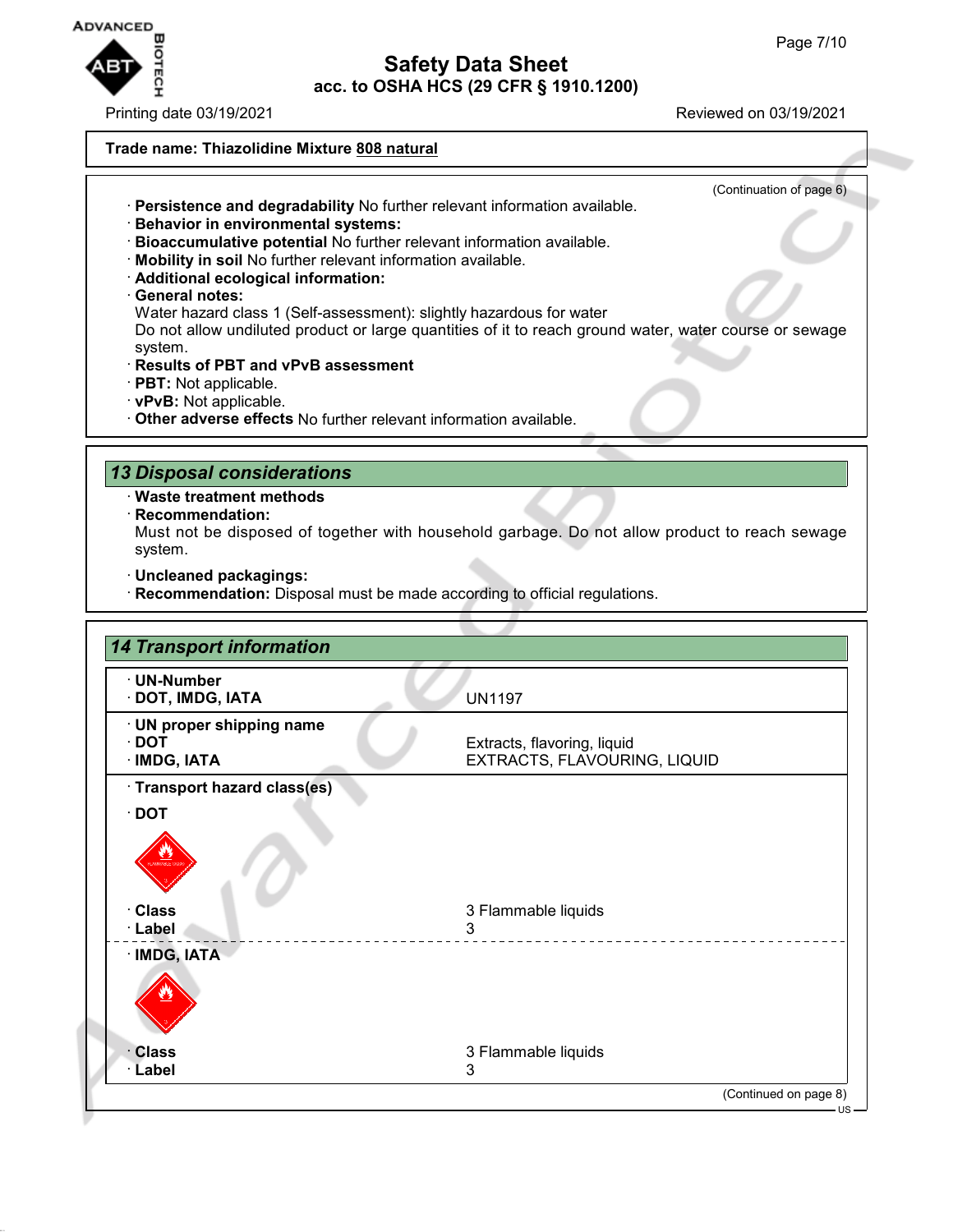

Printing date 03/19/2021 Reviewed on 03/19/2021

#### **Trade name: Thiazolidine Mixture 808 natural**

|                                                                                                                                     | (Continuation of page 7)                                                                                               |
|-------------------------------------------------------------------------------------------------------------------------------------|------------------------------------------------------------------------------------------------------------------------|
| · Packing group<br>DOT, IMDG, IATA                                                                                                  | Ш                                                                                                                      |
| · Environmental hazards:<br>· Marine pollutant:                                                                                     | No                                                                                                                     |
| · Special precautions for user<br>· Hazard identification number (Kemler code): 33<br><b>EMS Number:</b><br><b>Stowage Category</b> | Warning: Flammable liquids<br>$F-E$ , $S-D$<br>B                                                                       |
| Transport in bulk according to Annex II of<br><b>MARPOL73/78 and the IBC Code</b>                                                   | Not applicable.                                                                                                        |
| · Transport/Additional information:<br>$\cdot$ DOT<br><b>Quantity limitations</b>                                                   | On passenger aircraft/rail: 5 L<br>On cargo aircraft only: 60 L                                                        |
| $\cdot$ IMDG<br>· Limited quantities (LQ)<br><b>Excepted quantities (EQ)</b>                                                        | 5I.<br>Code: E2<br>Maximum net quantity per inner packaging: 30 ml<br>Maximum net quantity per outer packaging: 500 ml |
| · UN "Model Regulation":                                                                                                            | UN 1197 EXTRACTS, FLAVOURING, LIQUID, 3, II                                                                            |
|                                                                                                                                     |                                                                                                                        |

## *15 Regulatory information*

· **Safety, health and environmental regulations/legislation specific for the substance or mixture** · **Sara**

· **Section 355 (extremely hazardous substances):**

None of the ingredients is listed.

· **Section 313 (Specific toxic chemical listings):**

None of the ingredients is listed.

· **TSCA (Toxic Substances Control Act):**

All components have the value ACTIVE.

· **Hazardous Air Pollutants**

None of the ingredients is listed.

· **Proposition 65**

· **Chemicals known to cause cancer:**

None of the ingredients is listed.

· **Chemicals known to cause reproductive toxicity for females:**

None of the ingredients is listed.

· **Chemicals known to cause reproductive toxicity for males:**

None of the ingredients is listed.

· **Chemicals known to cause developmental toxicity:**

All ingredients are listed.

(Continued on page 9)

US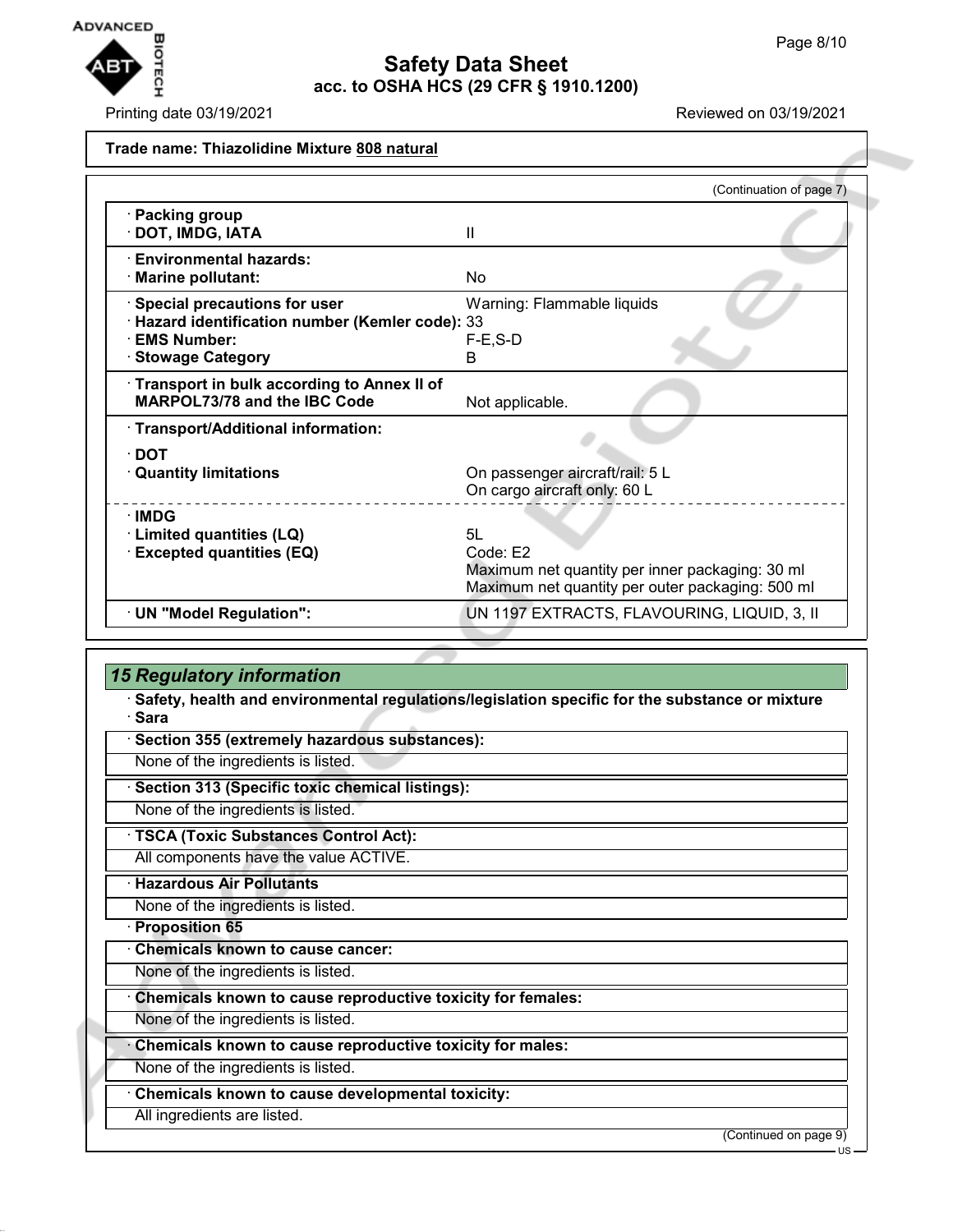

### Printing date 03/19/2021 Reviewed on 03/19/2021

#### **Trade name: Thiazolidine Mixture 808 natural**

(Continuation of page 8)

# · **Carcinogenic categories** · **EPA (Environmental Protection Agency)** None of the ingredients is listed. · **TLV (Threshold Limit Value)** All components have the value A3. · **NIOSH-Ca (National Institute for Occupational Safety and Health)** None of the ingredients is listed. · **GHS label elements** Pictograms on label shall be in the shape of a square set at a point and shall include a black hazard symbol on a white background with a red frame sufficiently wide to be clearly visible. The product is classified and labeled according to the Globally Harmonized System (GHS). · **Hazard pictograms** GHS02 GHS07 · **Signal word** Danger · **Hazard statements** H225 Highly flammable liquid and vapor. H319 Causes serious eye irritation. · **Precautionary statements** P210 Keep away from heat/sparks/open flames/hot surfaces. - No smoking. P241 Use explosion-proof electrical/ventilating/lighting/equipment. P303+P361+P353 If on skin (or hair): Take off immediately all contaminated clothing. Rinse skin with water/shower. P305+P351+P338 If in eyes: Rinse cautiously with water for several minutes. Remove contact lenses, if present and easy to do. Continue rinsing. P403+P235 Store in a well-ventilated place. Keep cool. P501 Dispose of contents/container in accordance with local/regional/national/international regulations. · **Chemical safety assessment:** A Chemical Safety Assessment has not been carried out.

## *16 Other information*

This information is based on our present knowledge. However, this shall not constitute a guarantee for any specific product features and shall not establish a legally valid contractual relationship.

- · **Relevant phrases** H225 Highly flammable liquid and vapor.
- H319 Causes serious eye irritation.
- · **Department issuing SDS:** Product Safety Department
- · **Contact:** Product Safety Department
- productsafety@adv-bio.com
- · **Date of preparation / last revision** 03/19/2021 / -
- · **Abbreviations and acronyms:**

ADR: Accord relatif au transport international des marchandises dangereuses par route (European Agreement Concerning the International Carriage of Dangerous Goods by Road) IMDG: International Maritime Code for Dangerous Goods

(Continued on page 10)

US